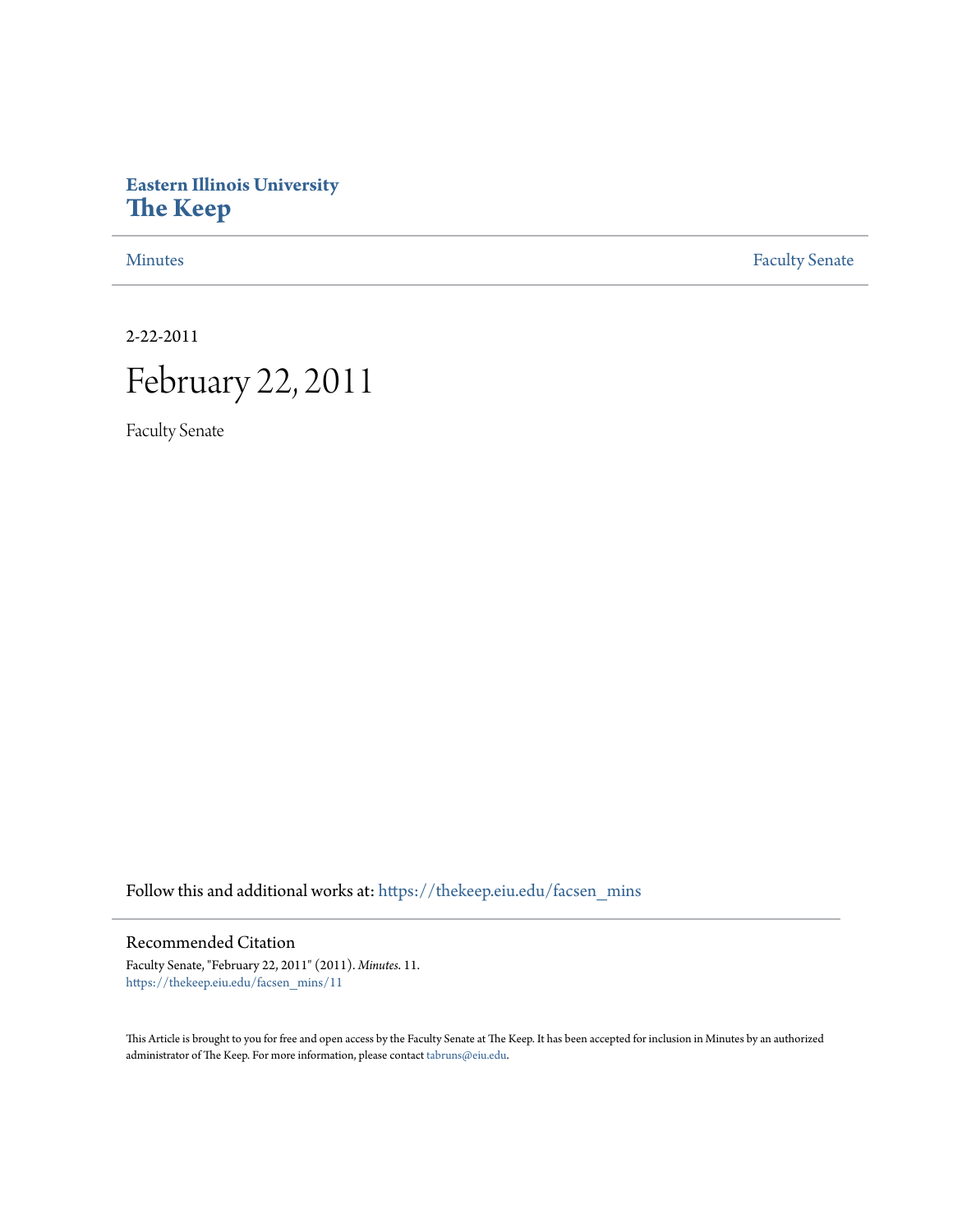#### **FACULTY SENATE MINUTES FOR 22 February 2011 (Vol. XXXIV, No. 11)**

The 2010 – 2011 Faculty Senate agendas, minutes, and other information are available on the Web at: http://castle.eiu.edu/facsen/

Note: These minutes are not a complete verbatim transcript of the Senate meeting.

#### **I. Call to order by Chair John Pommier at 2:00pm.** (Booth Library Conference Room)

Present: A. Adom, J. Best, J. Coit, T. Leonce, A. Methven, M. Mulvaney, K. Padmaraju, J. Pommier, J. Stowell, L. Taylor, D. Viertel, A. White, M. Worthington, J. Prillaman. Excused: M. Fero, F. Mullins, L. Taylor Guests: Mike Cornebise (Geology/Geography, CASL), Karla Sanders (CASA/CASL); Grant Sterling

(Philosophy/CAA), Barbara Burke (Director, Division of Intercollegiate Athletics); Cindy Tozer (DIA); Jennifer Brown (DEN)

#### **II. Approval of the Minutes of 8 February**

Senator Viertel (White) moved to approve the minutes. Motion passed unanimously.

#### **III. Announcements**

a. CORE – Faculty Senate Retention Forum, 8 March 2011, 2:30 – 3:30 p.m., Arcola-Tuscola Room (MLK Union)

#### **IV. Communications**

- a. Email of 8 February, from Steve Rich, re: Faculty/Staff Campaign
- b. Email of 11 February, from John Best, re: Campus Master Plan Timeline: Nursing
- c. Email of 14 February, from Lisa Taylor, re: Interview for AVP ITS
- d. Email of 17 February, from Dean Augustine, re: IRB Appointment

#### **V. Old Business**

#### **A. Committee Reports**

1. Executive Committee: Chair Pommier stated that the Senate meeting regarding Disability Services has been moved to April 5.

2. Nominations Committee: Senator Methven stated he would submit a list of nominated positions to Senate at the next meeting.

Senator Best stated that Dean Augustine had established an alternative process for selecting faculty representatives for the Institutional Review Board. Senator Best (Viertel) moved to strike Institutional Review Board from the list of Senate nominated position in section II.B.2 of the bylaws. Motion passed unanimously. Abstain: Adom.

3. Elections Committee: Vice Chair Mulvaney stated that nominations are due Friday, March 4 by 4pm. The list of candidates will be published in our March 8 minutes, the elections will be March 29-30, and results will be presented to Senate April 8.

4. Faculty—Student Relations Committee: Senator White stated that Student Senator Ryan Larimore wanted to ask the Faculty Senate what the Student Senate could do to advocate academics, referring to the balance between academic and athletic funding. He had asked because Student Senate allocated \$1500 to send our basketball team to the OVC tournament. He wanted to know if we had some ideas for the Student Senate to allocate money for academics. White asked Senators to submit ideas to him and he would pass them on to the Senate.

5. Faculty—Staff Relations Committee: no report.

6. Awards Committee: Stowell stated that the deadline for Distinguished Faculty Award nominations is Friday, March 4. We are still waiting to hear back from the Alumni Association and Student Senate to constitute the committee.

7. Faculty Forum Committee: Senator Padmaraju stated that Karla Sanders requested we help spread the word about the forum on retention.

8. Other Reports

a. Provost's Report

Lord stated that the first candidate for the Assistant Vice President/ITS position is visiting today from Trenton College, there are three other candidates coming, the one that was originally scheduled to be here Thursday and Friday took another job. The three other candidates include one internal candidate.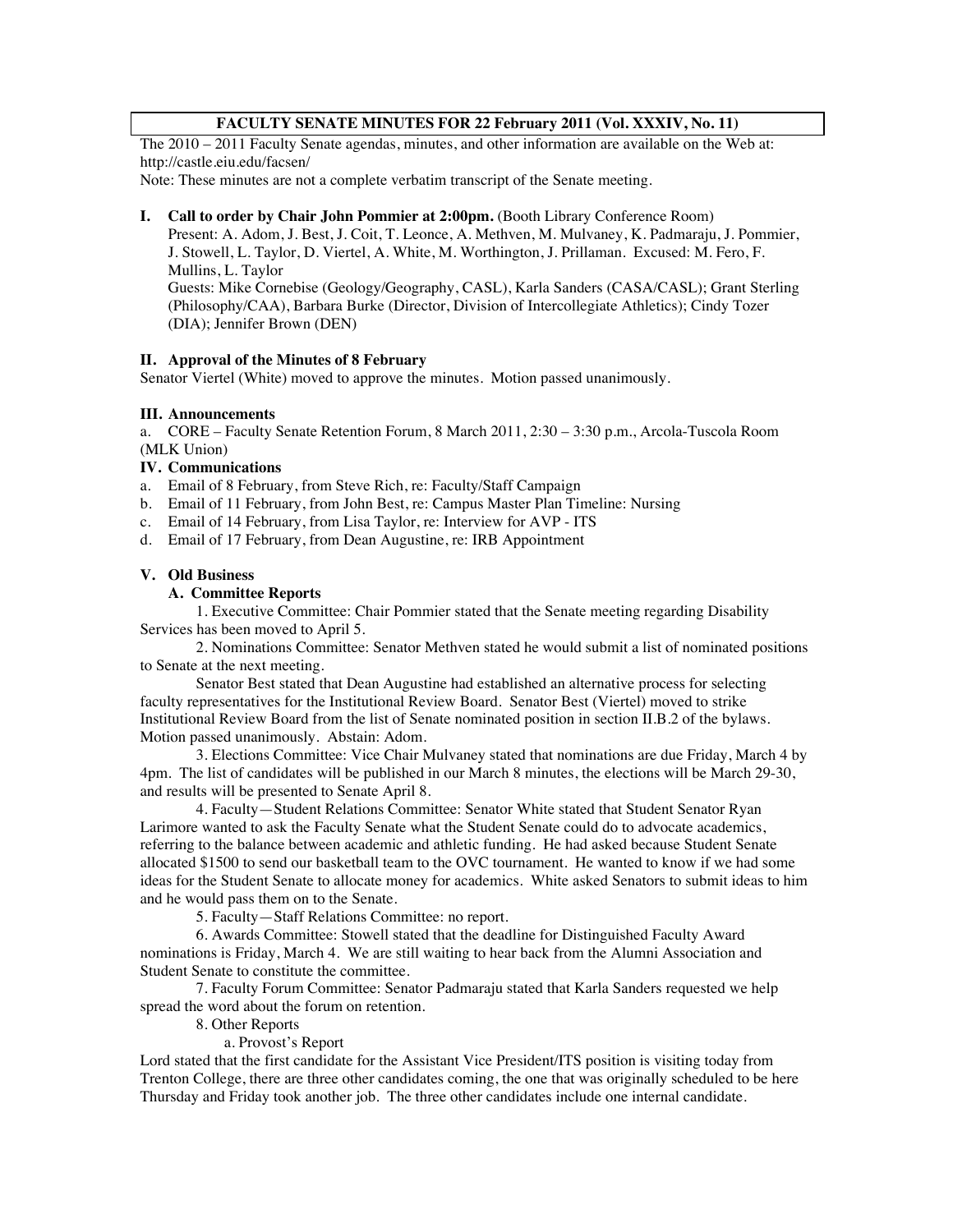Encourage anyone who is interested to take part. For the Dean of Lumpkin College position, five people were interviewed and one of them had already taken another job. Lord stated he has met with the search committee and is reviewing the candidates. For the Assistant Vice President/CATS position, that search is underway but no interviews have been scheduled yet. The last search is to identify an interim Dean for the College of Sciences, and Lord asks faculty to submit feedback on the candidates.

Lord stated that he thanks Senate for supporting the forum in two weeks, retention and recruitment are two watchwords now. We will be talking about retention in a variety of places this semester, and not just at the forum.

Lord stated that the talkback sessions for Faculty Development, by college, have started. The session for CEPS was held recently, there are another one or two of them this week, and one the following weeks. We are in a period of transition, and lots of feedback is helpful.

b. Budget Transparency Committee: no report.

c. Other: Chair Pommier reported on the work of the Identification Protection Committee regarding protection of Social Security numbers, and asked if there are any unique situations where these numbers are exposed, and asked faculty to contact him if they have any examples. He noted that changing from mechanical to electronic locks on some buildings and rooms is being discussed, because available records indicate that many keys have been issued and not returned.

Pommier stated that Strategic Planning is continuing, and right now the committee is focusing on training techniques. He stated that the consultant for the process will cost roughly \$44,000, and that the committee will do much of the work, which may result in some savings. He asked faculty to contact him if they have any concerns or comments on the process.

Best stated that was presenting to Senate a report laying out the timeline of the process that put Nursing in the Physical Science Building in the most recent Master Plan Update. After our last Senate meeting I informed Provost Lord and Dean Hanner and they would have a chance to respond before you read the report. One of the things they reported is that if there could be more depth in the minutes of the steering committee we would see that there was more discussion of the move of Nursing than was reflected in the minutes. They also agreed there that what they read was an accurate accounting of the information that I did have. Best stated he wished the Senate would consider a motion to accept the report without their endorsement.

Senator Methven (?) moved to accept the report without endorsement. Pommier stated that minutes are critical for reflecting accurately what was debated, and should be more detailed. Viertel stated that he appreciated Best's effort in putting together the report, and that he was cognizant of taking into account the feelings of different departments. Pommier asked for clarification on Dean Hanner's comment in the report that the final open campus meeting of the Master Plan update committee was "not the place or the time" to ask questions about the decision to move Nursing into the Physical Sciences building. Stowell stated that he attended a number of the Campus Master Plan meetings discussed in the report and was cited as verifying some elements of the timeline. Best stated that he did not attend the final open Master Plan meeting, because he believed that the migration patterns had been settled. Best stated that it is possible that Hanner might have wanted to avoid spending the entire meeting discussing that one issue. Methven asked if the motion was necessary to have a motion to place the report in the minutes. Pommier suggested the matter be tabled for until March 22. Best (Viertel) moved to table the motion until March 22. Motion was approved unanimously.

#### **B. Other Old Business**

#### **VI. New Business**

A. Athletics: Barbara Burke, Director of Athletics, Cindy Tozer, Director of Academic Services

Burke described the academic process is in the Division of Intercollegiate Athletics. Burke stated that in January I meet with all the athletes, talk about students' GPAs, and introduce students that do well in the classroom. One of our goals is to have a 3.0 average GPA every semester. In fall 2010 the men's team had a 3.0, while women's teams usually have 3.2-3.3. The highest teams are the women's cross country team (3.59) and men's golf team (3.49), but Burke stated comparing team GPAs is not fair to teams with large numbers of athletes and they are currently calculating the percentage increases for each team.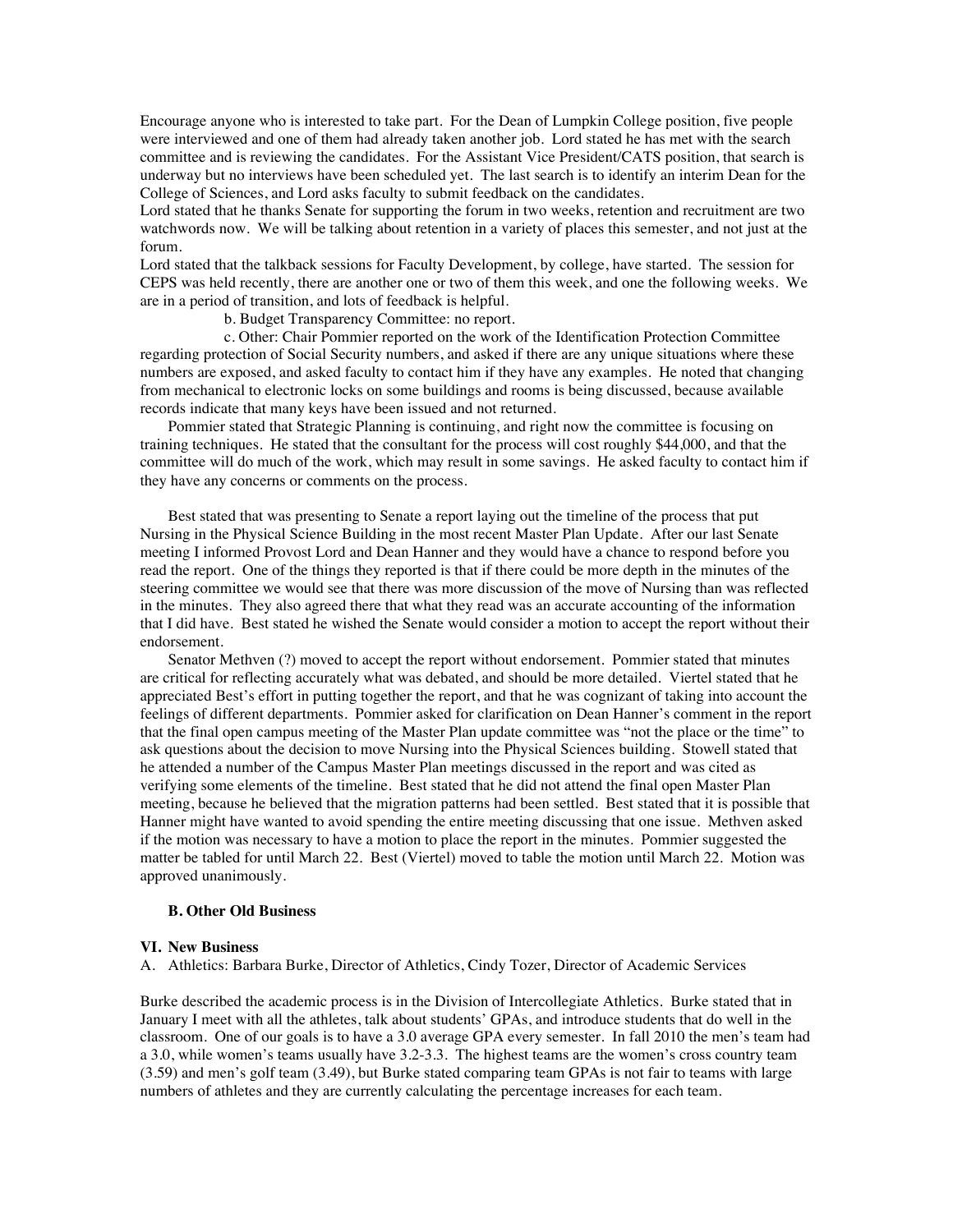Burke discussed graduation rate data from the Division, which include not only comparisons to Conference institutions, but also other institutions in the state. DIA also calculates graduation success rate, which calculated differently than NCAA. The NCAA graduation rates includes athletes who transfer, to other institutions, and the EIU figure doesn't penalize you for athletes that leave and go somewhere else. GSR is a truer picture. EIU graduation numbers are either higher than or comparable to other institutions in the state and the OVC.

Burke stated that the NCAA requires programs maintain a rating of 925 Academic Progress Rate points, earned for maintaining eligibility and retention, which is intended to stop coaches from running kids out of the program rather than helping them achieve academic success. Burke stated that for APR Eastern is doing fine. The only concern on the 2009-2010 report, was men's tennis had an 846 APR. The tennis team has only 7 men, and the rating was the result of an athlete leaving the program ineligible. Burke stated that she and Tozer respond to low ratings by developing a plan for that sport, for recruitment and retention. The overall score for the year was 939, which is just fine, but could be better.

Burke showed the Senate her report on Honors students. Out of about 450 athletes, 47 participate in honors program, honors students are present on 18 of 21 teams. 28 students received the OVC medal of honor for a 4.0 GPA, and Megan Gingerich, a track and cross country athlete, was named scholar athlete of the year for OVC.

Senator Best asked Burke for the total number of student athletes, and if the number is comparable to peer institutions. Burke stated that there are about 450 student athletes, and quite a few more than peer institutions, and EIU has the highest number of sports sponsored in the OVC, at 21. Other schools average 17. Best asked if EIU has a high percentage of students with of athletic scholarships. Burke stated that EIU doesn't have a high percentage of full scholarships. EIU spends approximately \$3.2-3.3 million for aid to athletes, but those students are spending that much and more.

Burke stated that the committee reviewing Eastern's NCAA recertification met last week, but has not announced their findings yet.

Burke also discussed the DIA's master plan for athletic facilities. She stated the facilities plan was borne out of a 5-year strategic plan, and both are available on the website. She urged faculty to send her any and all questions about that plan. Burke stated that there is a correlation between the success of student athletes and recruitment. You have to recruit student-athletes that can be successful at Eastern. When athletes are being recruited and come to campus they are comparing Eastern against other institutions, our locker room to other locker room, our venue to other venue. They compare academics, they look and compare the physical nature look at our facilities. Our competition for recruitment are the Missouri valley schools, and that presents a problem. Compared to those schools we are a little below the standard. All of our proposed facility projects really elevate our programs. We lack practice facilities, locker room facilities, some sports don't have lockers. Burke stated that DIA is aware that there are other mission critical issues on this campus, we understand that, but the plan was devised to spell out how do we improve the athletics program.

Senator Stowell asked what happens to grade report after faculty submit them. Burke stated that Tozer and her staff follow up with coaches and meet with students. She stated that it really is important that we get those reports. Those grade and attendance reports are really critical to getting our students to succeed. Stowell asked if students with academic difficulties are referred to the student success center. Tozer stated that she does mention their services.

Adom commended the DIA on their success in academics. Burke: stated that congratulations should also go to the coaches, who are sending the message that academics are important. Methven stated that he has always been very impressed when I have athletes they are truly student-athletes. When I send reports to Cindy and she follows up, if I have a student who's missing class and I report that, the student is in my office the next day.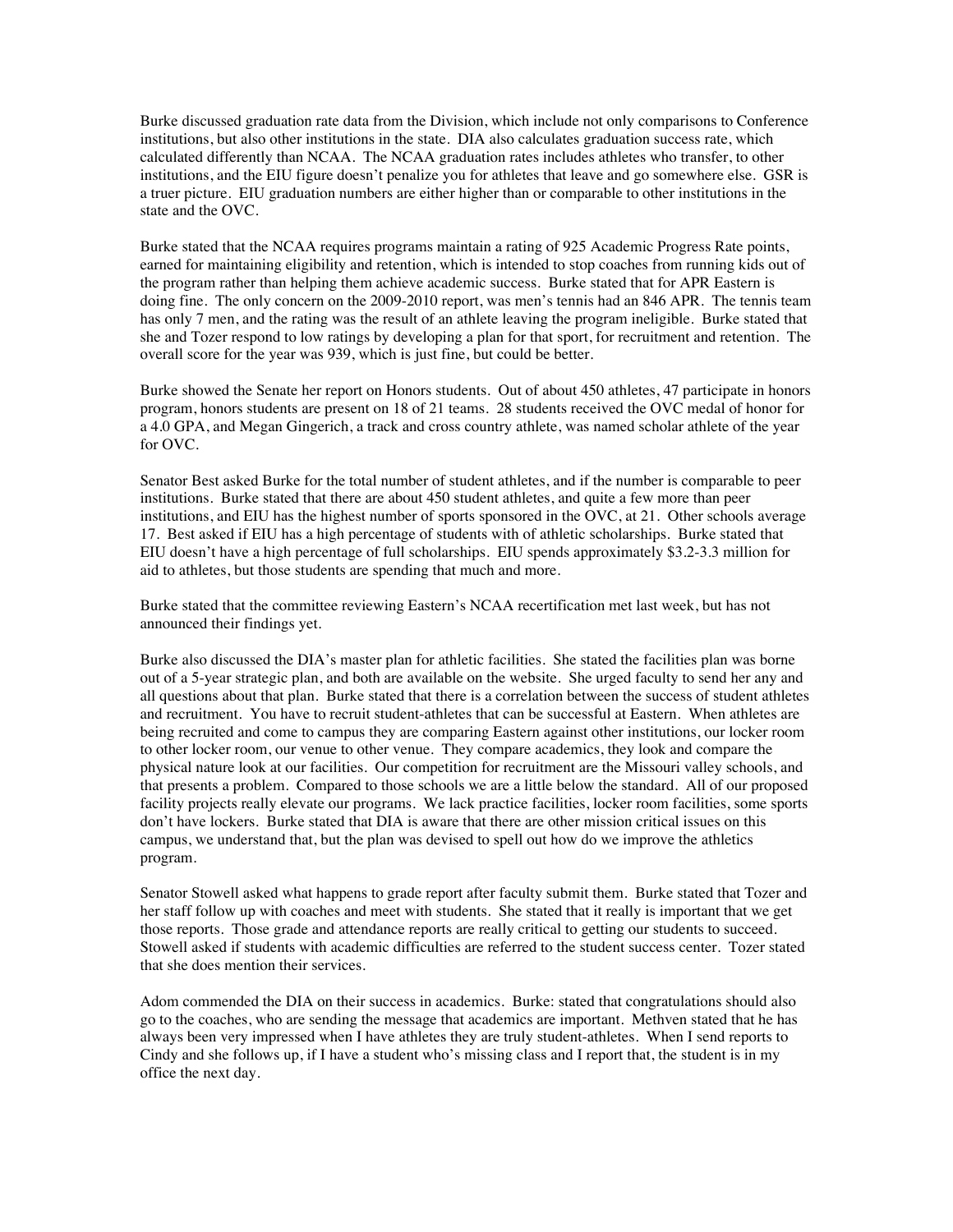Pommier agreed that academic success is being emphasized by coaches and asked if the DIA has any data on retention rates before you had this process or before the academic success center. Cindy stated that she thinks APR is a good reflection of retention. Our athletes are well above that minimum standard. We're probably in the  $90<sup>th</sup>$  percentile. Pommier said that the best students in his courses are your students, they are in the front seats, they are the ones asking questions.

B. Committee on the Assessment of Student Learning (CASL): Karla Sanders, Director of Center for Academic Support and Assessment (CASA); Mike Cornebise, (Chair of Geology/Geography), Chair of CASL

Sanders discussed the Electronic Writing Portfolio, stating that it is assessed in a couple of different ways. First, by a holistic rubric that's applied by faculty to the paper. The majority of the students are getting a 3.5, 29% earn 3, and 27% receive 4. Less than 10% of papers receive below a 3. When we made the changes to the EWP we knew that students would start submitting papers from courses not Writing Centered or Writing Intensive, but we are still receiving 71% of papers from WI/WC courses. Second, a committee of volunteer faculty members reads a percentage of completed portfolios, and looking at seven different traits. In addition to the data, readers give ideas about how to improve writing. Readers have suggested that assignments ask students to write for audiences other than their professor. Readers have also found that portfolios are generally weak in critical thinking, analysis, creating arguments, and supporting arguments. Readers have also suggested students be required to identify and correct their own grammar mistakes.

Sanders stated that for the first year we have data from the voluntary system of accountability, the National Survey of Student Engagement. Eastern participated in the annual NSSE assessment last spring, with about 350 freshmen and 590 seniors. 79% indicated they are "very much" or "quite a bit" expected to write clearly and effectively, which is a little above other Illinois institutions and the national figures. Sanders stated that in the Collegiate Learning Assessment, which tests critical thinking, results were less than we had hoped for. Our seniors were 24% below and 38% well below where the CLA thought they should be based on ACT scores and freshman scores. The test compares 100 freshmen and 100 seniors.

Cornebise stated that the report indicates we are graduating seniors who are markedly improved in public speaking. Seniors are tested in Senior seminar, and almost 60% were found to be highly competent, and 97% are competent speakers. Only 25% of entering freshmen are rated highly competent, and 59% are rated competent. The percentage of students rated minimally competent and not competent have dropped. The report shows quite a bit of improvement over time.

Cornebise stated one measurement issue is that students in Communications 1310 (a freshman class) are required to cite 5 peer reviewed sources verbally, but that's not a requirement in oral presentations in Senior Seminar, and a subcommittee which includes Richard Jones from that department is trying to iron out some of the differences in that assessment.

Sanders stated that results from the Watson-Glazer test, which is a norm referenced assessment of critical thinking, given in all senior seminars, shows a slight downward trend, and this indicates we have some work to do. Results show that each college displays a similar trajectory for the senior student body. Eastern students self-report for the NSSE assessment, and there 88% students said EIU courses had quite a bit or very much to critical thinking. The issue was the Collegiate Learning Assessment where students had to perform.

Cornebise stated that assessment of Global Citizenship is done during debut for freshmen, and in senior seminar for seniors. These data show the greatest shift. For the statement, I consider myself to be a leader, 30% of seniors chose "strongly agree," compared to 18% of freshman. For I am confident in my abilities, 38% seniors of seniors stated they strongly agree, compared with 22% of freshman. For the statement, I am willing to disagree in public with peers, 52% of seniors chose strongly agree, compared with 19% of freshman. For the statement, it is important to promote racial and ethnic understanding freshman chose strongly agree 32%, while 45% of seniors strongly agreed. For the statement, I am willing to reduce personal use of resources, freshmen chose undecided 32% of the time, while only 12% of seniors did.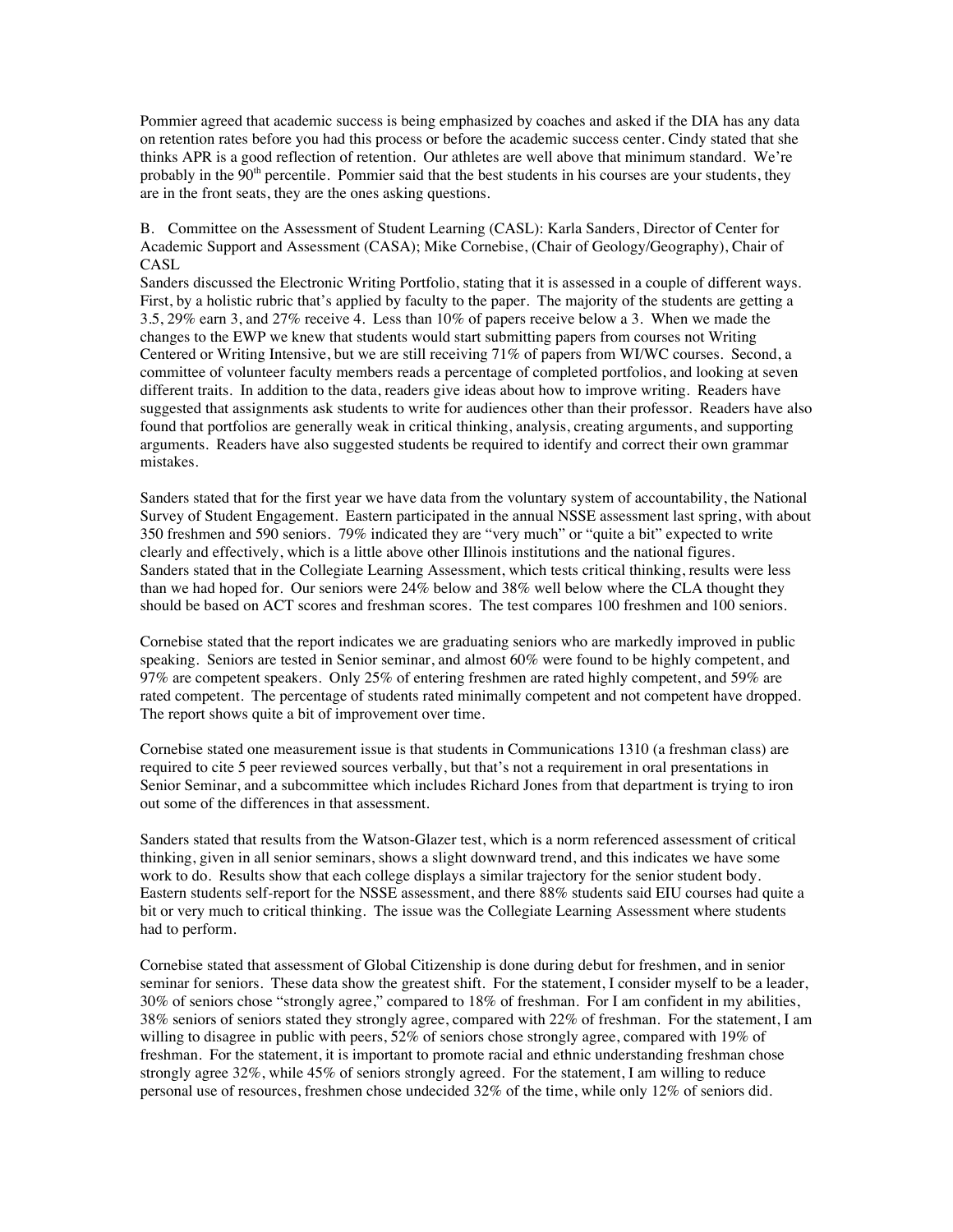Senator White asked if the readers for the portfolios are representative of faculty across campus. Sanders stated that the readers are faculty from all colleges. There were 23 readers last fall, and they are pretty evenly split within colleges. The larger report has a list of readers and their home departments. Every 2-3 years we do a training and I send out a call, and one was last fall. All that we really ask is that they teach undergraduate courses at Eastern. The training is done in one day.

White asked how the 100 seniors who took the CLA were selected. Sanders stated they are selected based on criteria that the CLA gives us, the Provost gives us a list of students that meet the criteria, and we solicit volunteers in senior seminars. Students who took the CLA did not take Watson-Glazer. It is not a scientific representative sample, for example students must be native to Eastern. Adom asked if the same criteria applied for the 100 freshman chosen. Sanders stated that the only criteria is that students had to be new freshman, and they could have only 6 or less hours of college credit. It is given in a 3 week period in the fall to new freshmen.

Vice-Chair Mulvaney asked if there has been discussions about the validity of the CLA, from what I've been told by others with experience, there are issues with finding a valid critical thinking assessment. Sanders stated we have had issues with instruments for critical thinking since we've been assessing critical thinking. She stated that faculty may remember we used to give the ETS Tasks assessment which was to write something, the Watson-Glazer is fill in the bubble after students read something. The Committee felt that Watson-Glazer was closest to what we were trying to assess at Eastern at this time, but we are looking at other instruments, or other ways to assess critical thinking for rubrics or portfolios. We didn't want to not assess CT while we were looking for a good instrument. I'm a big fan of criterion-based assessments, and Watson-Glazer is norm referenced, and it has its limitations. By no means is this the only way these things are being assessed at EIU. Best stated that Watson-Glazer is a widely used device and offers a benchmark to make comparisons directly with other institutions. The reliability isn't questioned, so when you see a trend line it's going to show there's an issue. It doesn't help with making the inference about what the intervention is, you said we have work to do. Sanders stated that the composite test doesn't say this is what you've got to do. For writing and speaking assessments, the rubrics were designed by Communications Studies and English, and we've got readers who say, this is what we've got to do. We don't have Watson-Glazer saying "you people need to work on inference." We know what the test covers but what we don't have are the next steps. All these suggest we need to do something on critical thinking. A few years ago, we brought experts on critical thinking to campus, in conjunction with faculty development, and talked about designing assignments and syllabi to promote critical thinking. Leonce stated that she is concerned about the validity of the test in her senior seminar. She stated she's noticed senior fatigue. Students don't recognize the validity of the test, and they ask about how the test will affect their careers. The speaking assessments directly affects their grade, but with the Watson-Glazer they all ask, how does this affect my grade. Sanders stated that CASL knows about these issues, and is considering more course based objectives for assessing critical thinking.

Stowell asked if the Watson-Glazer scores, were adjusted for ACT scores, and asked if our ACT scores are changing. Sanders stated they are not significantly changing, the average ACT dropped from 22 to 21. Stowell stated that since the Watson-Glazer is given in senior seminar, it includes transfers whose ACT scores are not reflected in the freshman average. Viertel stated that since there's no baseline assessment of freshman, we may be improving their thinking, and the test just shows they started a lower level. Sanders stated that CASL couldn't think of a way to embed the assessment without imposing on someone's courses. We built the senior seminars to have space for the assessments, and went from 2 to 3 credit hours as a result. The CLA does adjust for changes in ACT scores. Based on the expectations, it indicated our students should be higher at the senior level based on what they were at freshman level.

Adom asked how Eastern compares to peer institutions. Sanders stated that all we have is NSSE, and the CLA data gives us a scatter plot so we know the scores from a number of institutions that have taken the CLA. The Voluntary System of Accountability will tell us more but no one has their scores up yet. One reason the President's Council wanted to be part of the VSA was because it would give comparisons. The deadline for data is next year. Because we use so many homegrown instruments we only have our own data. There's a nice fat binder of NSSE data if anyone want to look at it, have freshman data as well as seniors.